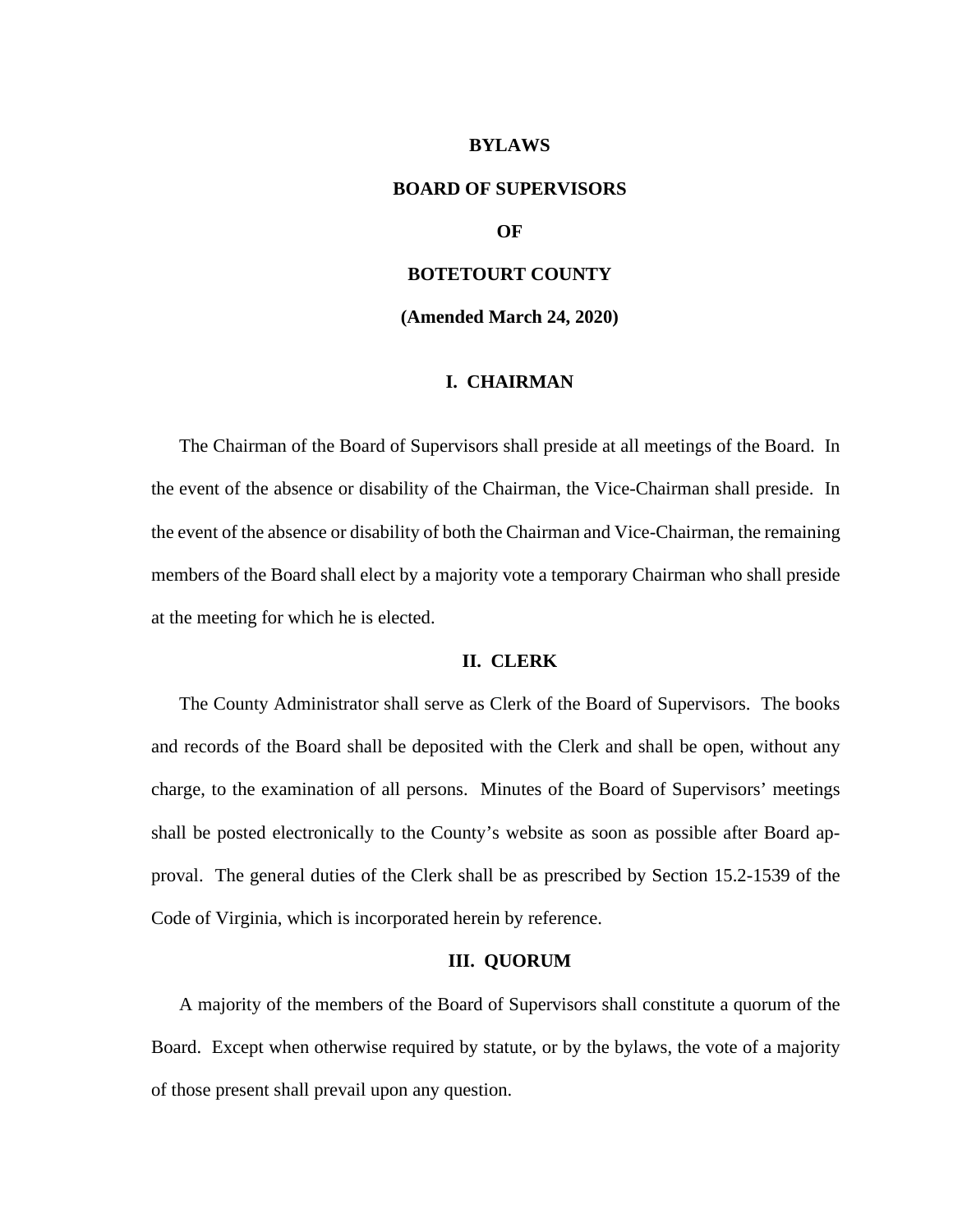## **IV. AGENDA**

The Clerk shall prepare and make available to each member of the Board a detailed agenda at least one (1) day prior to each regular meeting of the Board. The agenda may be departed from with the consent of the Chairman or by a majority vote of the Supervisors present.

It shall be the responsibility of each Board member to notify the Clerk of any matter which such member wishes included on the agenda. Any matter not disposed of at a meeting shall be included on the agenda of the next regular meeting.

For any special meeting, the business to be discussed shall be stated in the call for such meeting. No other business shall be discussed or acted upon over the objection of any member present.

There shall be a "Citizens Time" for the general public to be able to address the Board of Supervisors on the regular meeting agenda on any County topic under the following conditions:

A. These persons shall limit their presentations to three (3) minutes, unless the Board extends such time to individual persons.

B. Recognition shall be given only by the presiding officer. No person shall address the Board without having first been recognized. When all public presentation has concluded, and the Board is considering and discussing the matter, no person shall thereafter be recognized to address the Board.

C. Cumulative or repetitive testimony shall not be permitted on any matter, and persons of the same position as a previous speaker shall state their names and the position with which they agree.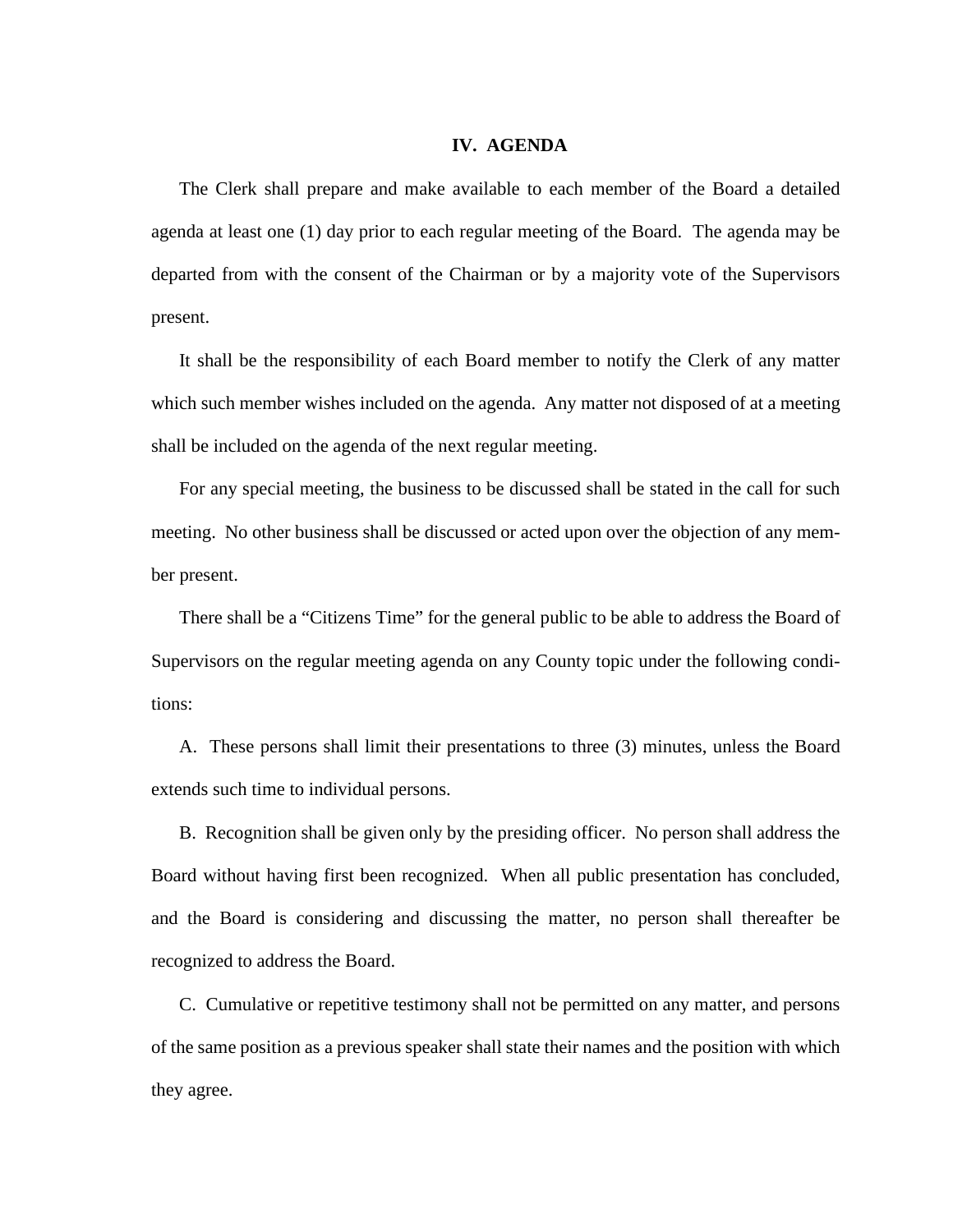D. Questions by Board members shall be reserved insofar as possible for the end of a presentation to avoid interrupting the speaker, disrupting the timekeeping process, and duplicating ground the speaker may cover.

E. The Board may respond to comments or may not respond to comments and presentations by the public during "Citizens Time."

There shall be a "Board Member Comment Time" for the Board members to be able to discuss any topic under the following conditions:

A. Recognition shall be given by the presiding officer. No member shall address the Board without having first been recognized.

B. Members may respond to comments or may not respond to comments and presentations by other members during "Board Member Comment Time."

## **V. HEARINGS**

Any advertised public hearing shall be considered a special order of business at the time set for such hearing and shall supplant any matter on the agenda except the approval of the minutes and approval of payment of bills.

Agenda items and discussion topics will generally be presented by staff. For matters in which a third party is requesting an action by the Board, the applicant shall normally be granted fifteen (15) minutes to present their request, which will be followed by hearing comments from interested persons.

Generally, at a hearing, no person shall be allowed to speak more than three (3) minutes nor more than once upon any particular question. Cumulative or repetitive testimony shall not be permitted on any matter, and persons of the same position as a previous speaker shall state their names and the position with which they agree.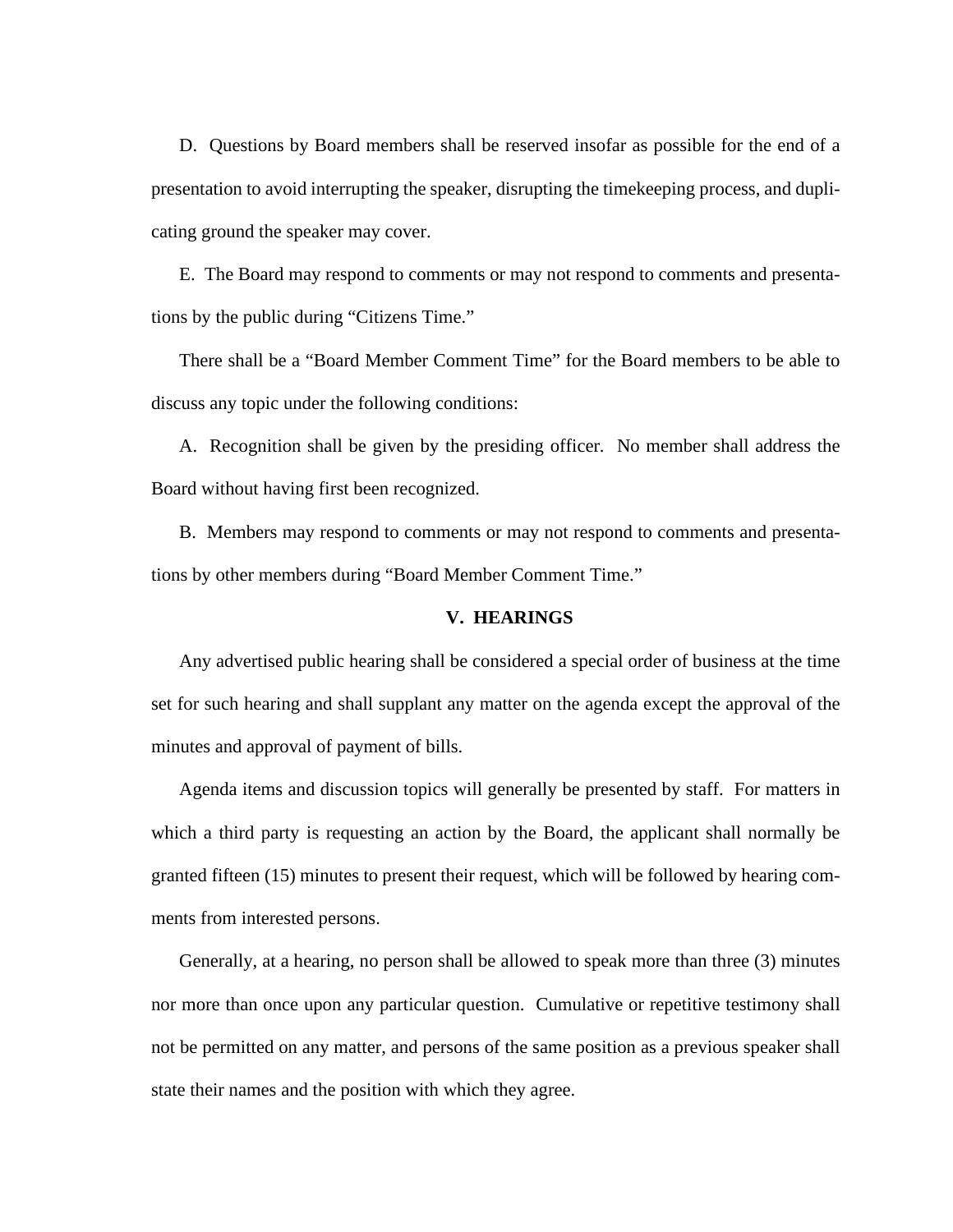The Chairman, may in his discretion, deviate from this rule. When all public testimony has concluded, the Board shall consider and discuss the matter without interruption from the audience.

## **VI. RULES OF ORDER**

The deliberations of the Board of Supervisors, unless otherwise provided by statute or these bylaws, shall be governed by "A Handbook of Parliamentary Procedure" (Publication 305-772, Virginia Cooperative Extension Service), with the exception that the Chairman may make a motion and will vote on any issue. If the foregoing is inapplicable, then Robert's Rules of Order shall govern.

Appeal may be taken by any member from a ruling of the Chair. A majority vote of those members present shall determine any appeal. Any motion to close debate shall require approval by two-thirds (2/3) vote of those members present.

#### **VII. REGULAR MEETINGS**

The regular meeting of the Board of Supervisors shall be held on the fourth Tuesday of each month, beginning at 12:30 P. M., for the Closed Session and continue or re-convene at 2:00 P. M., for the public meeting at the Greenfield Education and Training Center in Daleville, Virginia, provided, that when the fourth Tuesday of any month falls upon a legal holiday such regular meeting in such month shall be held on the next following business day; and provided further, that the Board of Supervisors may, by resolution at any meeting, provide that the next following regular meeting shall be held at a different time or place, and it shall then be the duty of the County Administrator to give timely notice thereof to all members of the Board and to inform the news media.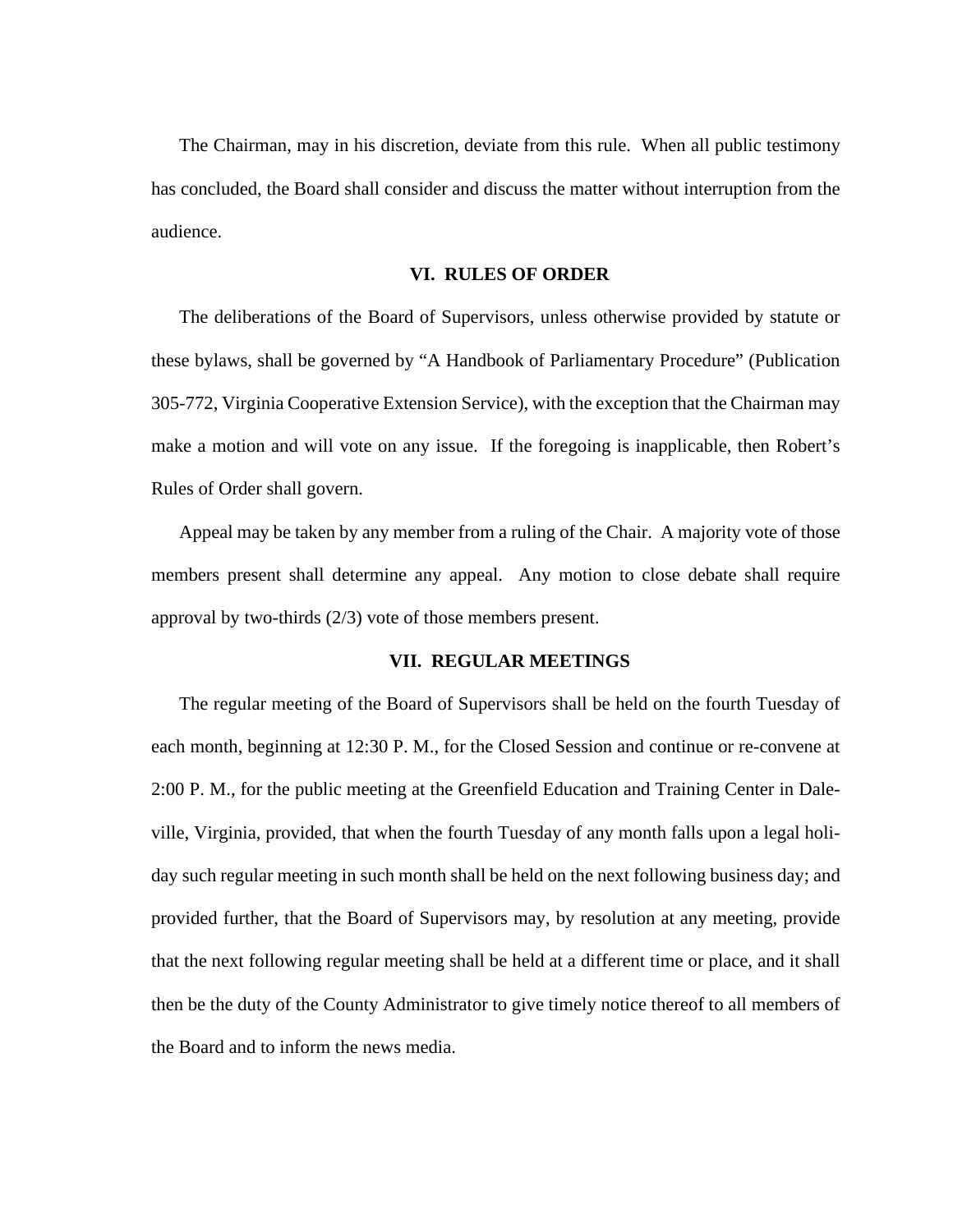If the Chairman, or the Vice-Chairman if the Chairman is unable to act, finds and declares that the weather or other conditions are such that it is hazardous for the board members to attend a regular meeting, the regular meeting shall be continued until the next business day. Such conditions shall be communicated to the members of the Board and the press as promptly as possible. All hearings and other matters previously advertised shall be conducted at the continued meeting and no further advertisement is required.

#### **VIII. SPECIAL MEETINGS**

A special meeting of the Board shall be held when requested by the Chairman or two or more Supervisors. Upon receipt of such request, the Clerk shall immediately notify each member of the Board, County Attorney, and the media in writing. Such notice shall specify the matters to be considered at the meeting. Such notice shall be sent in writing delivered in person or to his place of residence or business in accordance with Section 15.2-1418 of the Code of Virginia.

# **IX. PARTICIPATION IN MEETINGS THROUGH ELECTRONIC**

#### **COMMUNICATION**

Any Board member who is unable to attend a regular or special meeting in person due to (i) an emergency or a personal matter, or (ii) a temporary or permanent disability or other medical condition, may participate in the meeting through electronic communication from a remote location that may not be open to the public, subject to the following:

A. A quorum of the Board is physically assembled at the central meeting location.

B. The member notifies the chairperson on or before the day of the meeting that he or she is unable to attend (i) due to an emergency or personal matter identified with specificity, or (ii) due to a temporary or permanent disability or other medical condition that prevents the